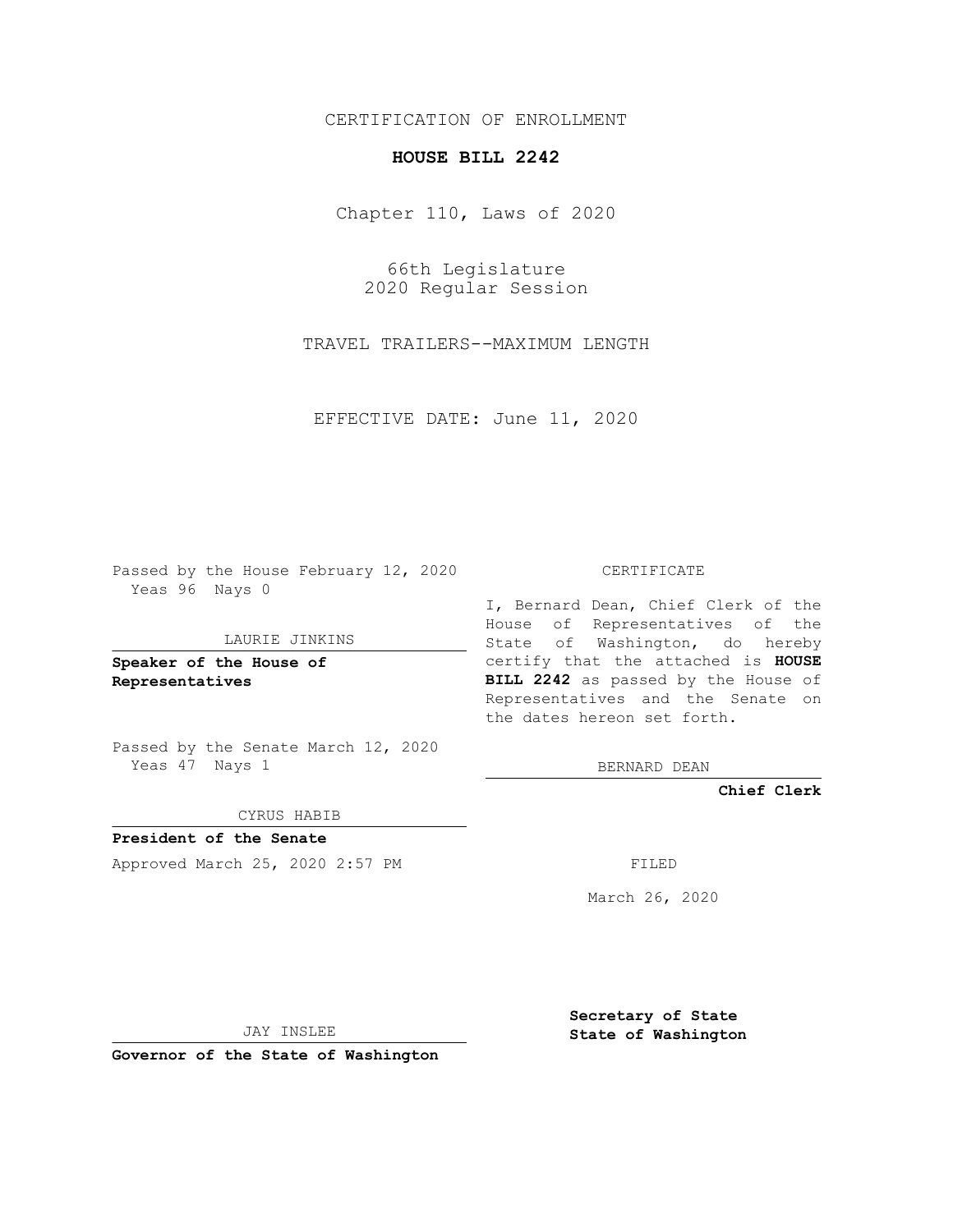### **HOUSE BILL 2242**

Passed Legislature - 2020 Regular Session

**State of Washington 66th Legislature 2020 Regular Session**

**By** Representatives Wylie, Orcutt, Chapman, Bergquist, Dufault, Blake, Shewmake, Gildon, and Irwin

Prefiled 12/18/19. Read first time 01/13/20. Referred to Committee on Transportation.

AN ACT Relating to travel trailers; and amending RCW 46.44.030.

BE IT ENACTED BY THE LEGISLATURE OF THE STATE OF WASHINGTON:

 **Sec. 1.** RCW 46.44.030 and 2018 c 105 s 1 are each amended to 4 read as follows:

 (1) It is unlawful for any person to operate upon the public highways of this state any vehicle having an overall length, with or without load, in excess of forty feet. This restriction does not apply to (a) a municipal transit vehicle, (b) auto stage, private 9 carrier bus, school bus, travel trailer, or motor home with an overall length not to exceed forty-six feet, (c) an articulated auto stage with an overall length not to exceed sixty-one feet, excluding a bike rack up to four feet in length, or (d) an auto recycling carrier up to forty-two feet in length manufactured prior to 2005.

 (2)(a) It is unlawful for any person to operate upon the public highways of this state any combination consisting of a tractor and semitrailer that has a semitrailer length in excess of fifty-three feet or a combination consisting of a tractor and two trailers in which the combined length of the trailers exceeds sixty-one feet, 19 with or without load.

 (b) The restriction under this subsection does not apply to two trailers or semitrailers with a total weight that does not exceed